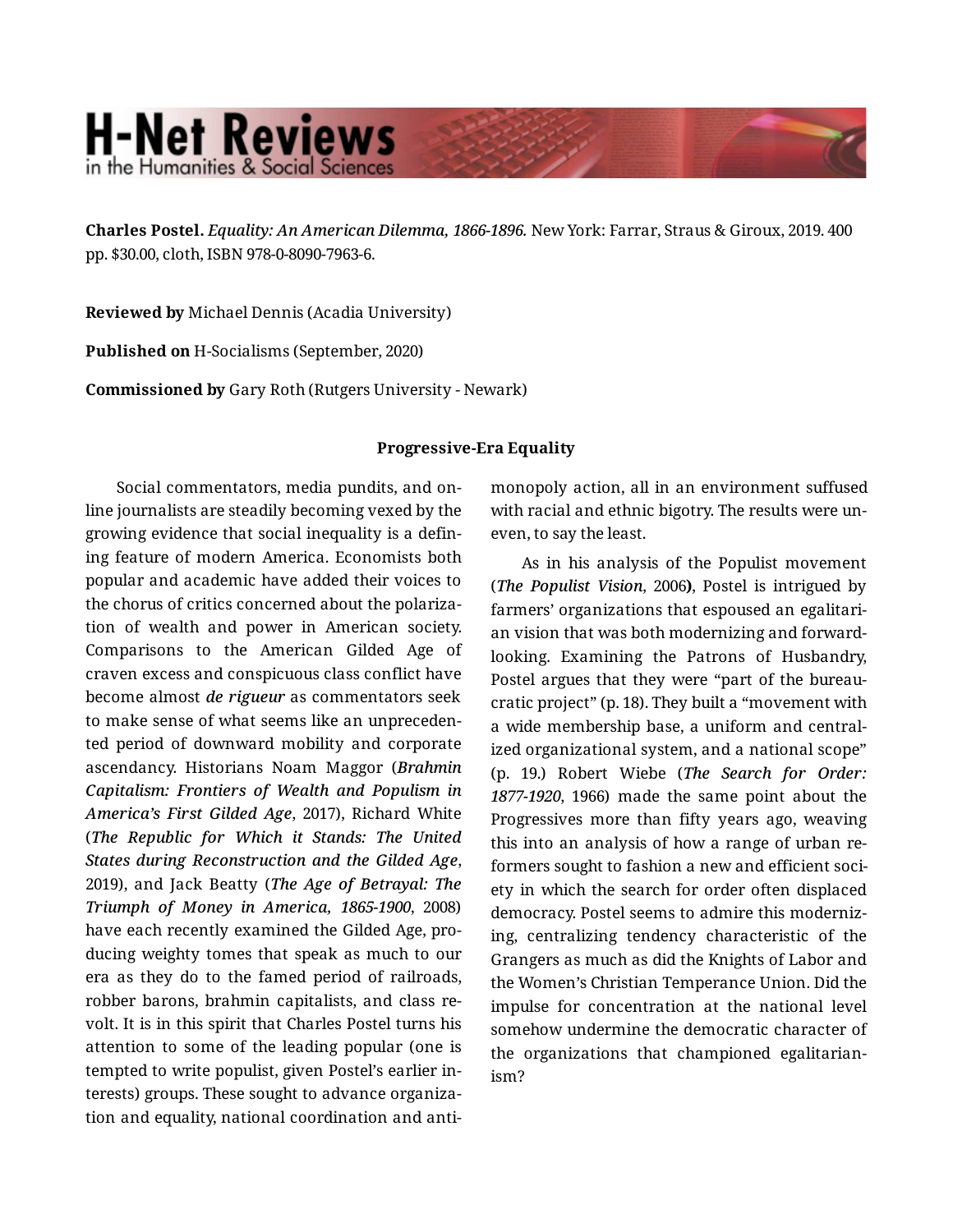It did, Postel answers, at least insofar as the Patrons of Husbandry (most conspicuously) bent over backward to accommodate southern white supremacists allegedly groaning under the weight of carpetbag Reconstruction. This is one of the great strengths of this book and one of its most im‐ portant if depressing conclusions: how easily the commitment to an anti-monopoly, egalitarian worldview could be reconciled to the campaign for racial subjugation. Going national, Granger lead‐ ers reconciled with white southerners who had only recently been busy tearing the Union apart to defend slavery and then overthrow Republican Re‐ construction. In Alabama, "the Grange offered the 'oppressed' white planters and farmers a vehicle for toppling the biracial Reconstruction govern‐ ments and stripping the black people of the South of their newly-won freedom" (p. 86). Launching a spirited critique of monopoly interests, lobbying effectively at the state level for railroad regulation, the Grange simultaneously promoted a political milieu in which "the question of equality had be‐ come unmoored from the problems of emancipa‐ tion and racial injustice" (p. 69). The Grange simul‐ taneously "placed notions of economic equality and fairness at the top of the agenda of post-Civil War reform" while deliberately avoiding the problem of racial injustice (p. 23). Instead, it sought to restore "harmony between the states" by accept‐ ing the southern white supremacist version of Re‐ construction. Reaching out to women and all farmers on a seemingly equitable basis, the Grange grew to 860,000 by 1875, all the while priv‐ ileging farm owners over the 20-30 percent of wage-earning workers who now constituted the rank and file of a new rural proletariat.

Contradictions abounded in the movement culture that broke out across Gilded Age America. Led by firebrand Ignatius Donnelly of Populist platform fame, the Anti-Monopoly Party that stemmed from the Grange soon fused with disaf‐ fected Liberal Republicans to decry not only the concentration of wealth but the alleged concentra‐ tion of power in the Republican governments presiding over the South. Of course, this variation on the Grange message played better in Louisiana, Tennessee, and Mississippi than in Ohio. But Postel's point stands nevertheless: determined to build a national organization that championed a populist version of equality, the architects of the Grange made sectional reconciliation the sine qua non of organizational effectiveness. Holding its twelfth annual convention in Richmond, Virginia, Grangers were treated to harangues about the hor‐ rors of despotic Reconstruction governments led by "fanatical zealots" who violated "the sacred arc of our liberties" (p. 109). The response from Seth El‐ lis of the Ohio Grange delegation? Warm, conciliat‐ ory overtures to southern delegates. Ellis and his associates were at pains to assure their southern white compatriots that they were there on "an errand of peace" in which there were "no animosit‐ ies to heal" (p. 109). This was a far cry from the irre‐ concilable conflict of the 1850s, the danger posed by slavery to republican liberties, and the univer‐ salizing egalitarianism of the Fourteenth Amend‐ ment.

The same contradictions permeated the Wo‐ men's Christian Temperance Union, the Green‐ back Party, the National Labor Union, and most conspicuously, the Knights of Labor. Less of a func‐ tion of national organization than the bureaucrat‐ ization of labor, the fraternal society that defined itself by its egalitarian ethos steadily abandoned its inclusiveness as it merged with job-conscious trade unionists. Postel highlights the struggles of Welsh and English coal miners in the Knights to prevent eastern European workers from ever di‐ luting their pay scales and craft prerogatives. Postel rightly excoriates the Knights for contribut‐ ing to the anti-Chinese campaign that broke out in the West. Intimidating and harassing Chinese laborers across the West and up the Pacific Coast, they evidently joined a massacre of Chinese coal miners in Rock Springs, Wyoming, one that left twenty-eight people dead and almost as many missing. "Chinese exclusion mocked the Knights' egalitarian principles," the author somberly notes

2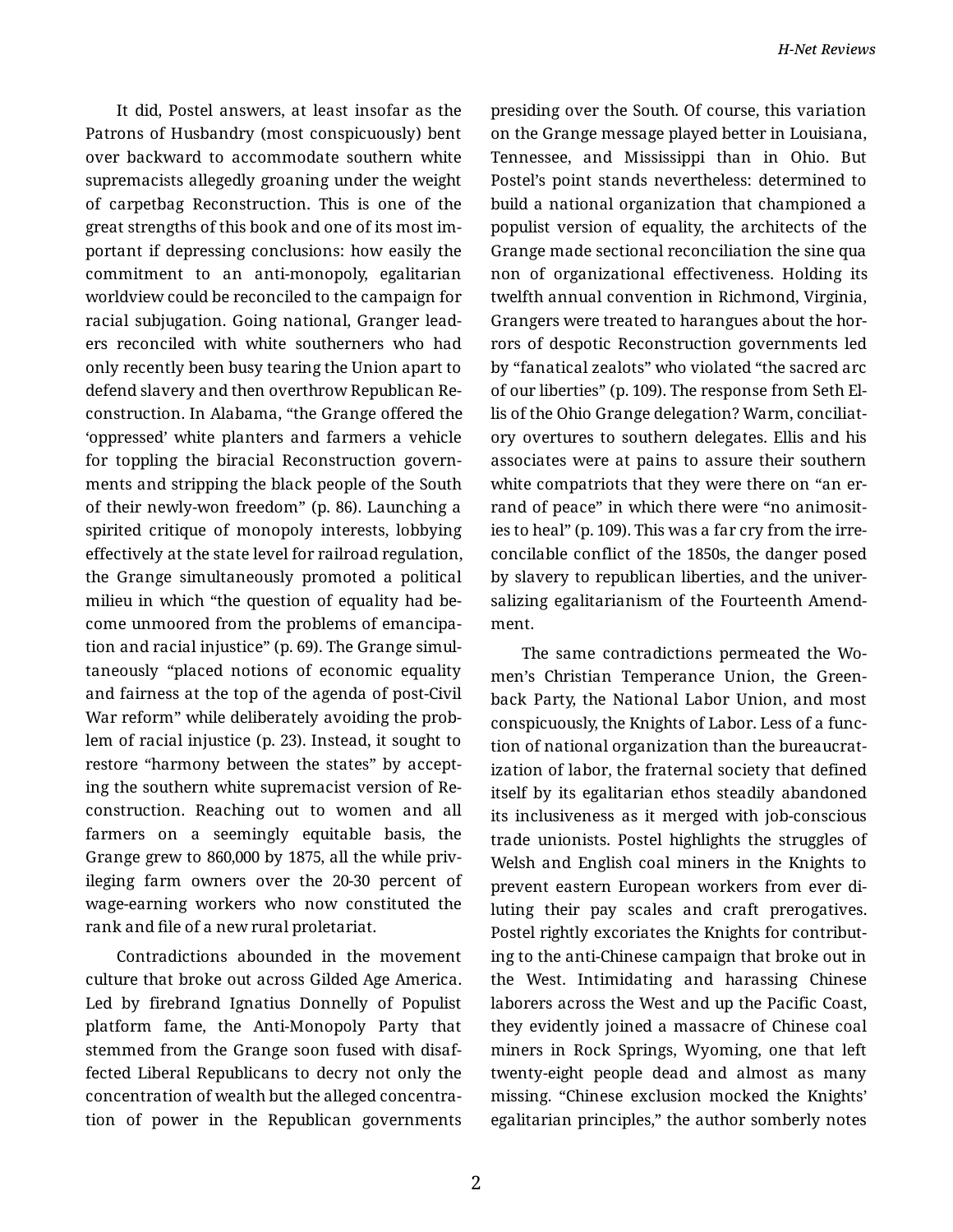(p. 234). Like Postel's book on the Populist move‐ ment, perhaps the greatest achievement of *Equal‐ ity: An American Dilemma* is to underline the con‐ tradictions and frank hypocrisies that riddled al‐ legedly progressive organizations of the Gilded Age.

Still, African Americans and women from various backgrounds did join the Knights of Labor. Frank Ferrell, a black machinist, believed that the Knights' egalitarian principles should extend to Chinese workers as well. Ferrell belonged to the Knights' New York's District 49, a branch of the or‐ ganization which, as Postel points out, was led by socialists and radicals. Precisely. It is here that Postel's book could have made a larger contribu‐ tion than it has. Yes, Terence Powderly's deplorable tour of the South and his capitulation to Jim Crow at the 1889 St. Louis People's Party convention fol‐ lowed the example set by Gilded Age dissidents like William Sylvis, Oliver Kelley, and Frances Willard, each of whom capitulated to racial subjugation while simultaneously espousing egalitarian senti‐ ments. Despite his proclamations of racial equal‐ ity, Powderly endorsed a "vision of sectional re‐ conciliation that left little room for the equal rights claims" of black southerners (p. 246). Despite their appalling record toward Chinese workers, despite the segregated locals, and despite the willingness of the Knights leadership to appease white suprem‐ acists and former secessionists who were busy fashioning the mythology of the Lost Cause, the or‐ ganizing activity and the egalitarian language of the movement garnered it black working-class support.

Why, then, did they join? Postel argues effect‐ ively that the Knights made an effort to organize black coal miners and railroad workers. The prom‐ inence of radicals (meaning socialists) in District 49 also had an impact. But the example of this mil‐ itant minority in New York—but also elsewhere, in‐ cluding Birmingham, Alabama—resonated pre‐ cisely because the Knights spoke in terms of eman‐ cipation from wage slavery. They articulated the idea that cooperation would liberate workers from a system of class oppression inextricably linked to racial dominance. They put these principles into action by building cooperatives and dynamic local assemblies throughout the South and advancing the idea that another world was indeed possible. African Americans joined the organization for these reasons, but through political self-determina‐ tion, they became the leading edge of the move‐ ment in the South.

The Knights did more than champion equality within the prevailing system, one which Postel is reluctant to name. The author speaks of an "Amer‐ ican system of racial caste" that involved "an ex‐ traordinarily pervasive set of hierarchical rela‐ tionships that the Knights could not and did not transcend" (p. 251). As historian Alex Gourevitch (*From Slavery to the Cooperative Commonwealth: Labor and Republican Liberty in the Nineteenth Century*, 2015) has convincingly argued, however, the Knights specifically targeted the wage system as a uniquely oppressive and dehumanizing ar‐ rangement that deprived working-class Americans of their very freedom. The Knights echoed the egal‐ itarian themes of the era, but they promoted a vis‐ ion of working-class solidarity that pointed toward the transformation of a capitalist society. That African American and white members of the movement failed to transcend the racial inequalit‐ ies deliberately fostered to maintain class discip‐ line should disappoint and discomfit, but not sur‐ prise. It would take more than a wave of strikes in the Louisiana sugar cane fields (which led to the bloody Thibodaux massacre of 1886) or a Populist-Republican fusion government in North Carolina to overthrow the wage system. After all, it took a civil war to overthrow slavery.

Naming that system is critical, then, since it moves us beyond contemporary tropes about in‐ come inequality that fail to address the structural reasons why it is so difficult to achieve genuine equality under capitalism. Recent studies by his‐ torians such as Sven Beckert and Edward Baptist

3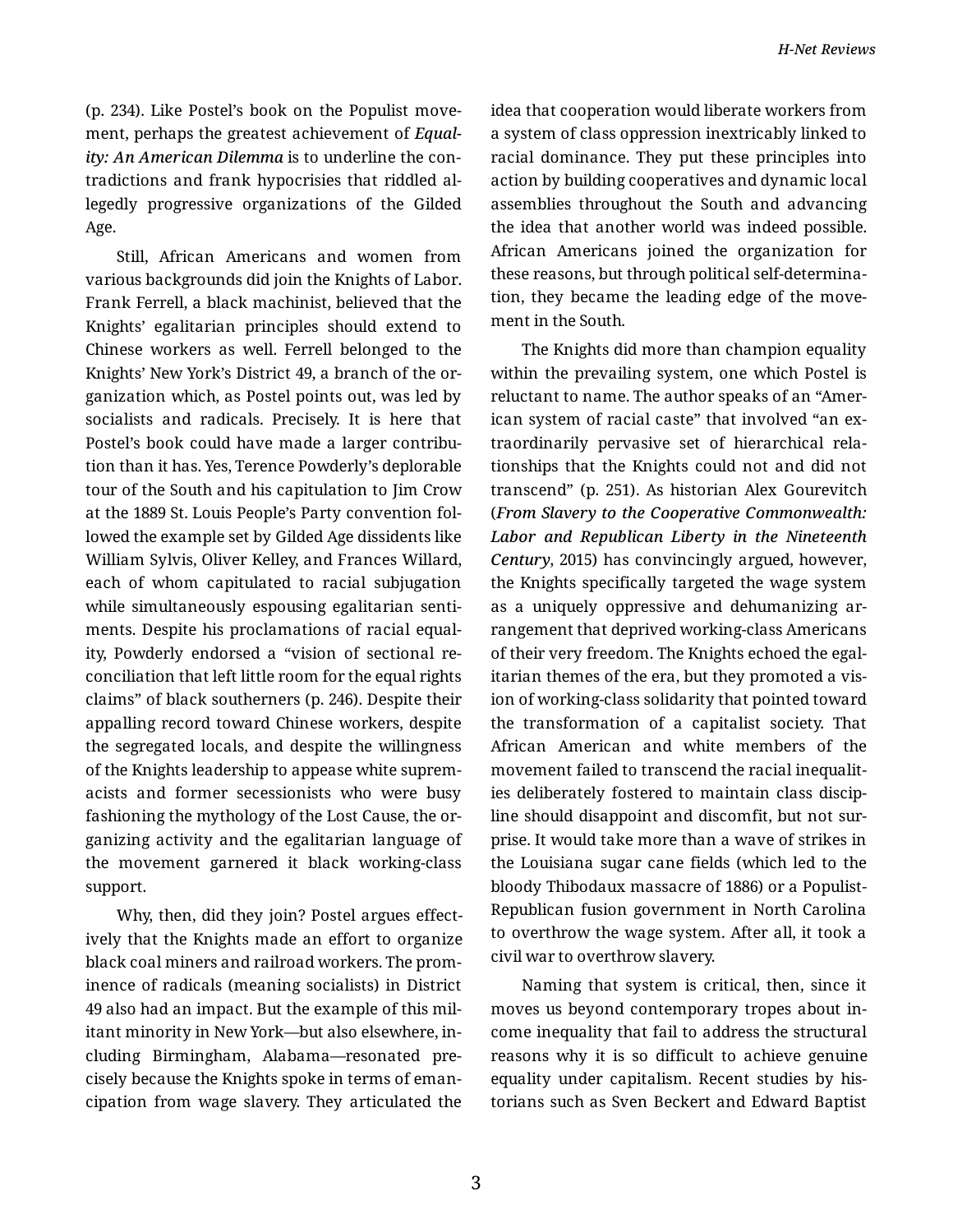have left little doubt about the relationship between slavery and the rise of industrial capital‐ ism (even though debate continues to rage about whether capitalist labor relations were intrinsic to the system of slave labor). In his iconoclastic *Black Reconstruction in America* (1935)*,* W. E. B. Du Bois was certainly under no illusions about the class struggle that pitted a black proletariat against a capitalist ownership class which straddled region‐ al boundaries. Northern and southern capitalists steadily gained economic and political power in the postwar period, espousing a united worldview that reinforced their class authority. Illuminating the link between this class power and the domin‐ ant ideology of social Darwinism is critical to un‐ derstanding why the egalitarian impulse dissip‐ ated in the postwar period. Steve Fraser's *The Age of Acquiescence: The Life and Death of American Resistance to Organized Wealth and Power* (2015) places the question of capitalist power front and center, arguing that Gilded Age protest aimed at contesting the essential foundations of a society predicated on class exploitation and wage depend‐ ency. Downplaying the political economy of capit‐ alism, Postel presents "an American dilemma" strangely disconnected from its material and rela‐ tional foundations. No doubt, as the author writes in the conclusion, "the lines of inequality have been sharply drawn" in contemporary America (p. 317). More than likely, Postel is correct in conclud‐ ing that the remedy will be found in "collective ef‐ forts" and multiracial, cross-gender struggle (p. 318). But the problem confronting average Americ‐ ans from across the racial and gender spectrum is but a variation on the problem that confronted nineteenth-century American workers. As labor activist George McNeil wrote in 1887, "the laborer who is forced to sell his day's labor to-day, or starve tomorrow, is not in equitable relations with the employer."[1] Solving this American dilemma may be the defining problem of our era.

[1]. George McNeil, *The Labor Movement: The Problem of Today* (The M. W. Hazen Co., 1891), 454.

Note